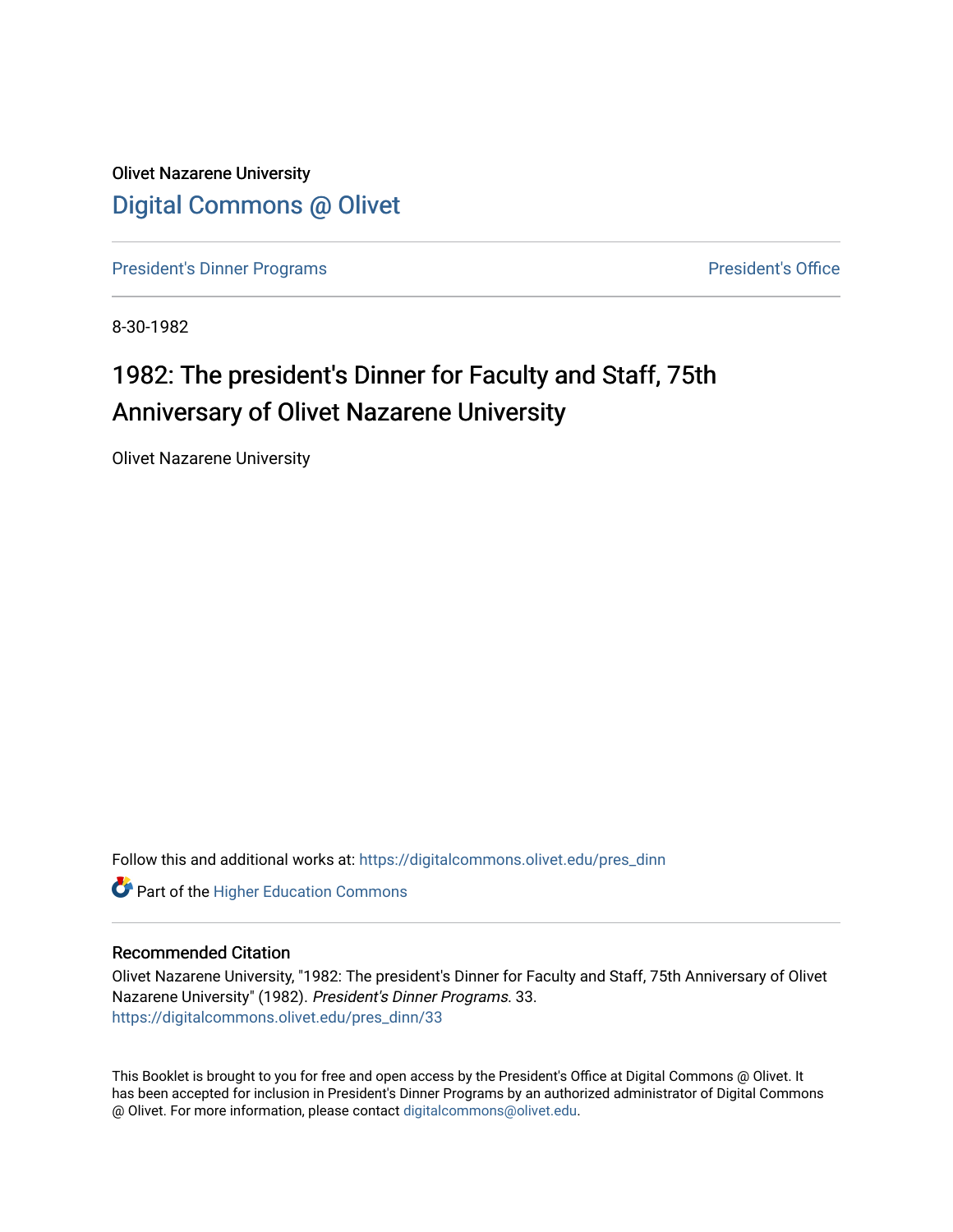### **The President's Dinner**

### **75th Anniversary Year**

**August 30, 1982 6:30 p.m. Ludwig Center**

Hosted by Dr. and Mrs. Leslie Parrott

**Olivet Nazarene College Kankakee, Illinois**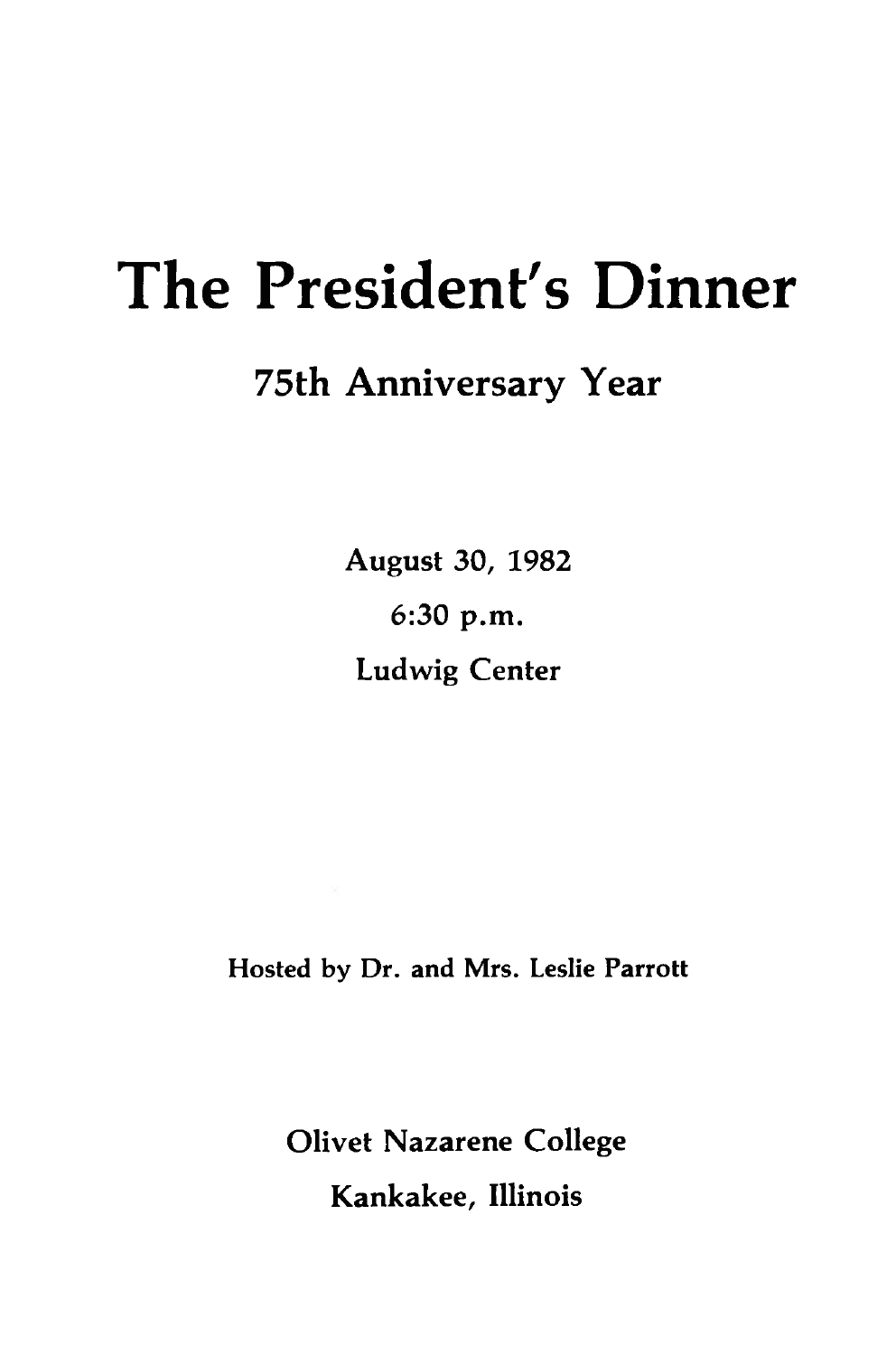# The President's **Dinner Menu**

Baked Ham

Scallops, Tartar Sauce

**Barbequed Meat Balls** 

Sweet Potato Casserole

**Au Gratin Potatoes** 

Green Beans Supreme

Corn Pudding

Relishes

Marinated Garden Salad

Chantilly Fruit Salad

Peas & Cheese Medley

Homemade Rolls

Peach Cobbler

**Iced Tea** 

Corn Muffins

Chocolate Fudge Cake

 $C<sub>offee</sub>$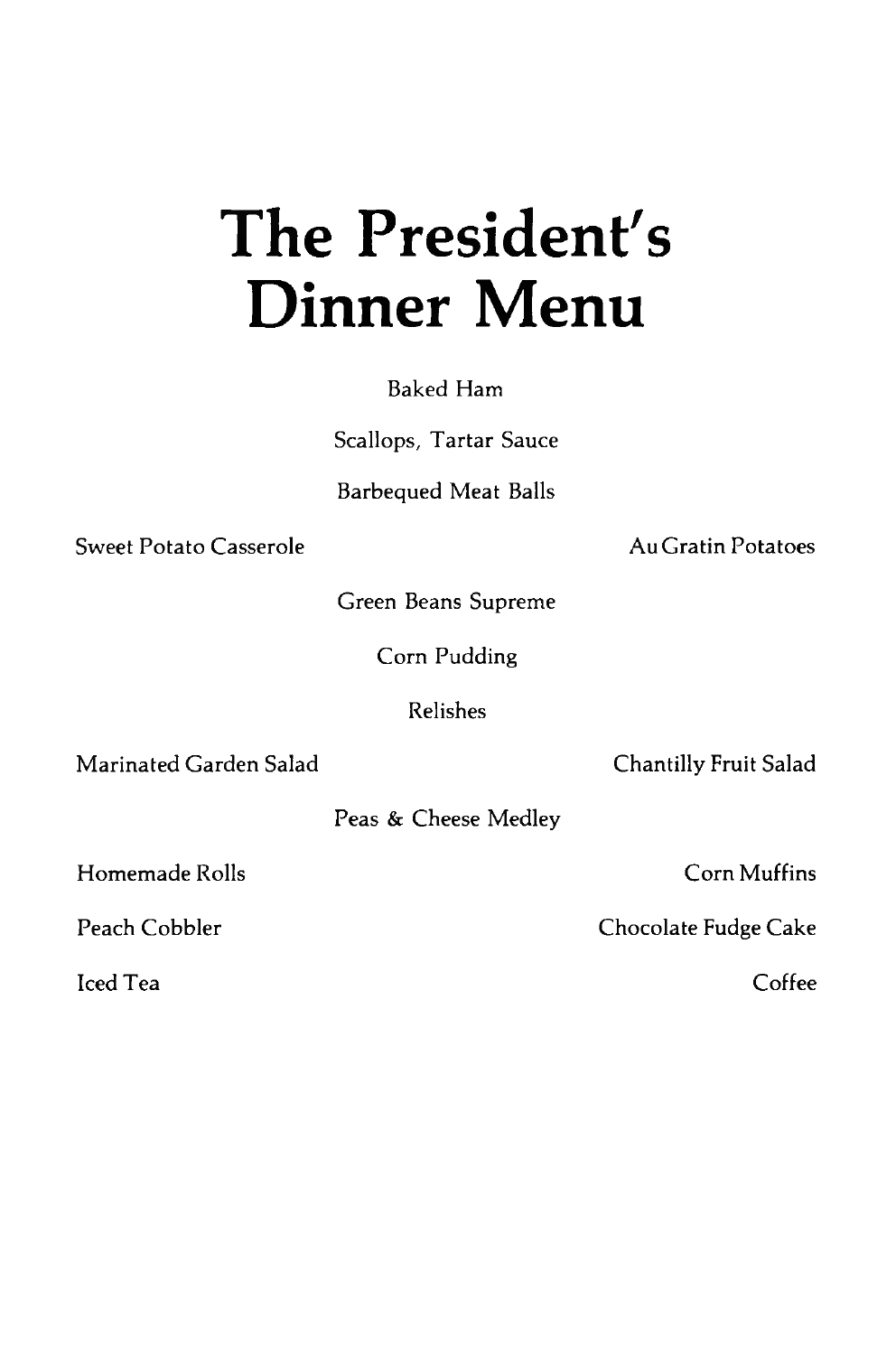# Program

| Presentation of Honorary Co-Chairmen of the 75th Anniversary Year:<br>Professors Emeriti Carl S. McClain, Dwight J. Strickler, Naomi Larsen |
|---------------------------------------------------------------------------------------------------------------------------------------------|
|                                                                                                                                             |
| Dinner                                                                                                                                      |
| Olivet Memories Dr. Byron Carmony and Dr. Ray H. Moore                                                                                      |
| Introduction of New Faculty Dr. Willis E. Snowbarger                                                                                        |
| Introduction of New Staff Mr. Douglas Perry                                                                                                 |
| Recognition for Years of Service and Special Achievements                                                                                   |
| <b>Presidential Recognitions</b>                                                                                                            |
| Musical Selections Dr. Harlow Hopkins and Prof. Jewell Grothaus                                                                             |
| Remarks and Introduction of the Speaker President Leslie Parrott                                                                            |
|                                                                                                                                             |
|                                                                                                                                             |
|                                                                                                                                             |
|                                                                                                                                             |
|                                                                                                                                             |

### Alma Mater, Olivet

Byron M. Carmony

To Alma Mater, Olivet, We lift our voice in praise For noble standards which we'll hold 'till ending of our days. The time we spent within these halls will ne'er forgotten be, For here we learned to know of truth, and truth will make us free.

My Olivet, Our Olivet, Tho' life may lead us far apart, I'll still revere you in my heart. My Olivet, Our Olivet, I'll love the Christ you gave first part and you old Olivet.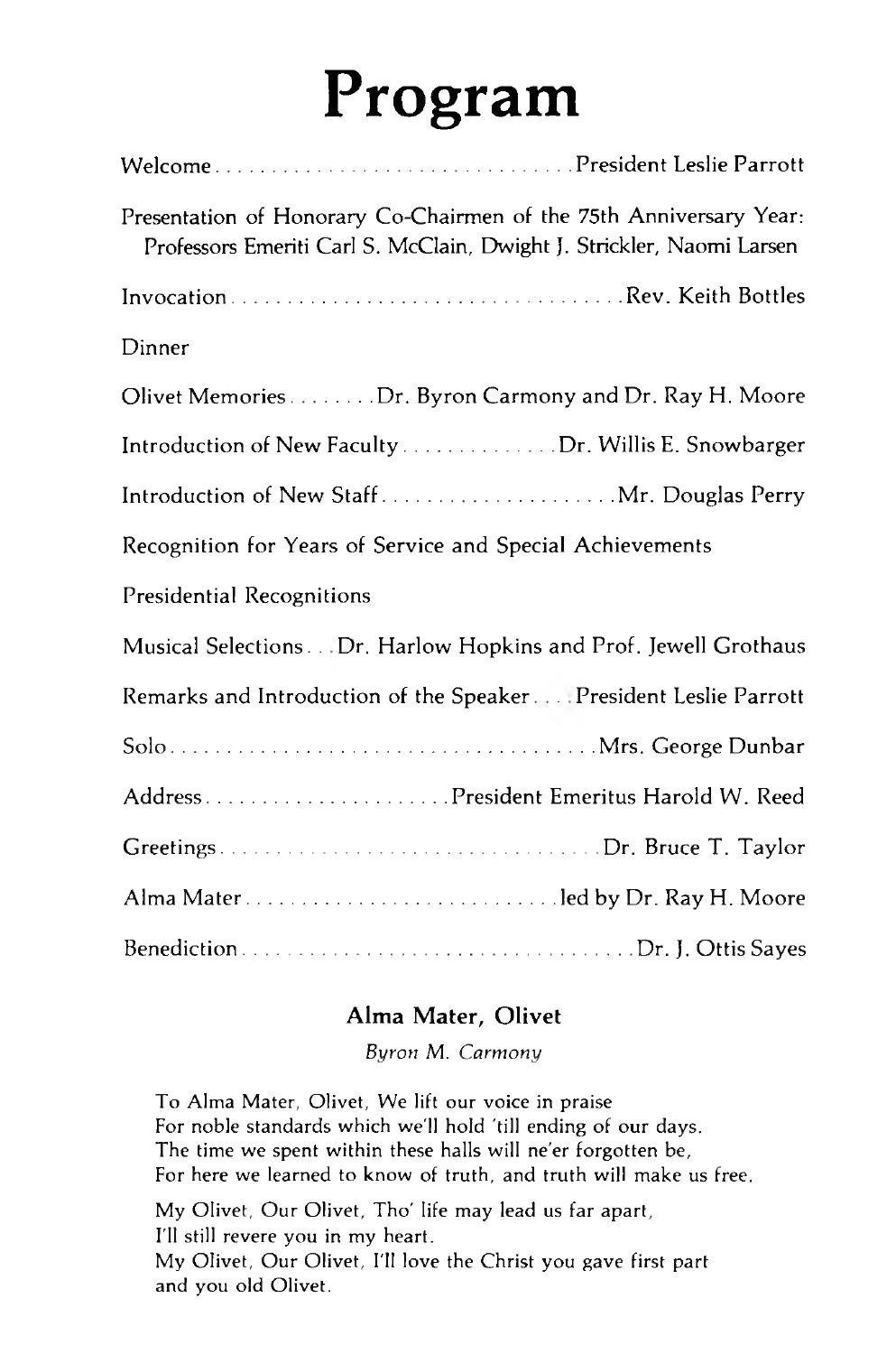## **New Faculty Members**

Edythe Feazel, Assistant Librarian B .A ., Ohio State University M .R .E., Nazarene Theological Seminary M .F.S., Kent State University

Robert Doyle Smith, Assistant Professor of Theology A.B., M.S., Bethany Nazarene College M. Div., Nazarene Theological Seminary Ph.D., Baylor University

Amy Golyshko, Assistant Professor of Nursing B.S.N ., North Park College M.S.N., Northern Illinois University

Thomas Knowles, Assistant Professor of Physical Education B .A ., Cedarville College, Ohio M.A., Ball State University

# **New Staff Members**

**Louise Cody** - Custodial Department **Robert Drebenstedt** - Assistant to the Registrar **Michele Hayes** - Secretary, Building & Grounds Mary **Ann Link** - Secretary, Development **Lydia O'Neal** - Secretary, Admissions Office **Joan Prewitt** - Secretary, Title **III Mike Prince - Custodial** Department **Richard Shelton** - Science **Technology** Department **Karen Stein - Aquisitions Assistant in** Library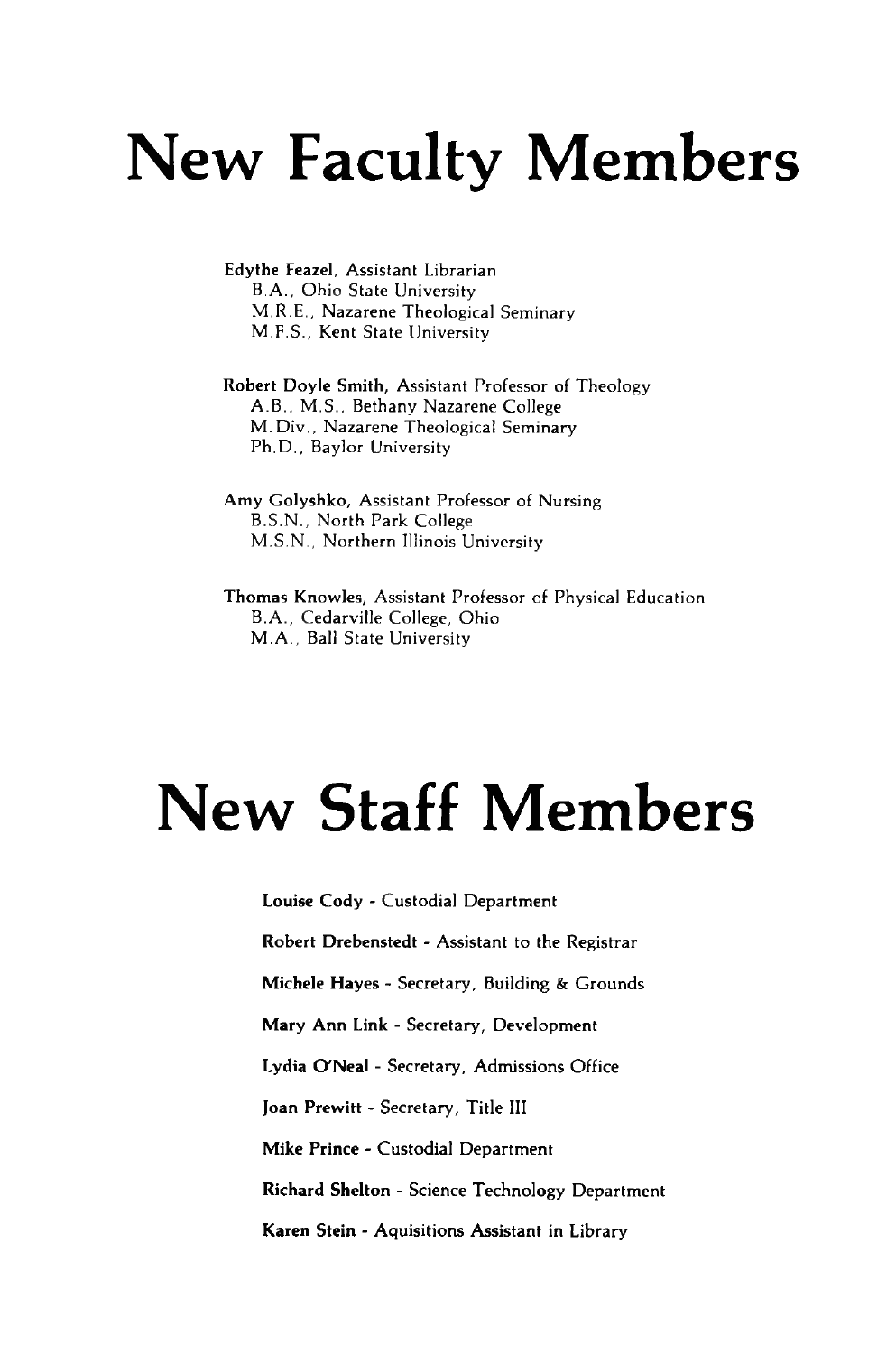## **President's Special**

**David Atkinson** lived his early years in Upstate New York in the beautiful five Finger Lakes area. After graduating from Central High School, Binghamton, New York, David attended Eastern Nazarene College and earned the B .S . degree in 1964. Three years later he completed the M. A. degree in mathematics from Boston University while teaching at his alma mater. He was honored with a "teaching fellowship" at Boston University.

David and his wife, Ann, moved to Bourbonnais in 1970, when he joined the Mathematics Department at Olivet. During these past twelve years, Cindy, age 10 and Brad, age 7, joined the family. David received the Ph.D. degree in mathematics education from the University of Illinois in 1975.

David's professional career began in Easton Junior High School in Easton, Massachusetts. He is a member of Phi Kappa Phi honor society, National Council of Teachers of Mathematics, Mathematical Association of America, and the Association for Educational Data Systems. Among his achievements are the co-authorship of the book *P robability an d Statistics* published in 1976, membership on the Advisory Panel of the National Science Foundation to evaluate proposals submitted to the Comprehensive Assistance to Undergraduate Science Education, scholarly articles in the American Mathematical Monthly, a panelist and speaker at workshops on numerous occasions at the University of Illinois, and a presenter of papers at the National Council of Teachers of Mathematics and the Illinois Council of Teachers of Mathematics. He attends these professional societies regularly and participates in their programming frequently.

David's Christian character comes from having defined a set of values from which he will not deviate. There is a strong resolution to maintain personal integrity. He leads his family in spiritual activities. The Atkinson family prays together, worships together, plays together and works together to build a strong spiritual atmosphere in their home. His personal life exemplifies the ideals of Olivet.

The chairman of Olivet's Mathematics Department is a friend of students. Availability and accessibility coupled with intellectual honesty is attractive to students. His Northeastern training gave him a cosmopolitan cultural environment that enables him to be his own man and also be supportive of his colleagues at Olivet.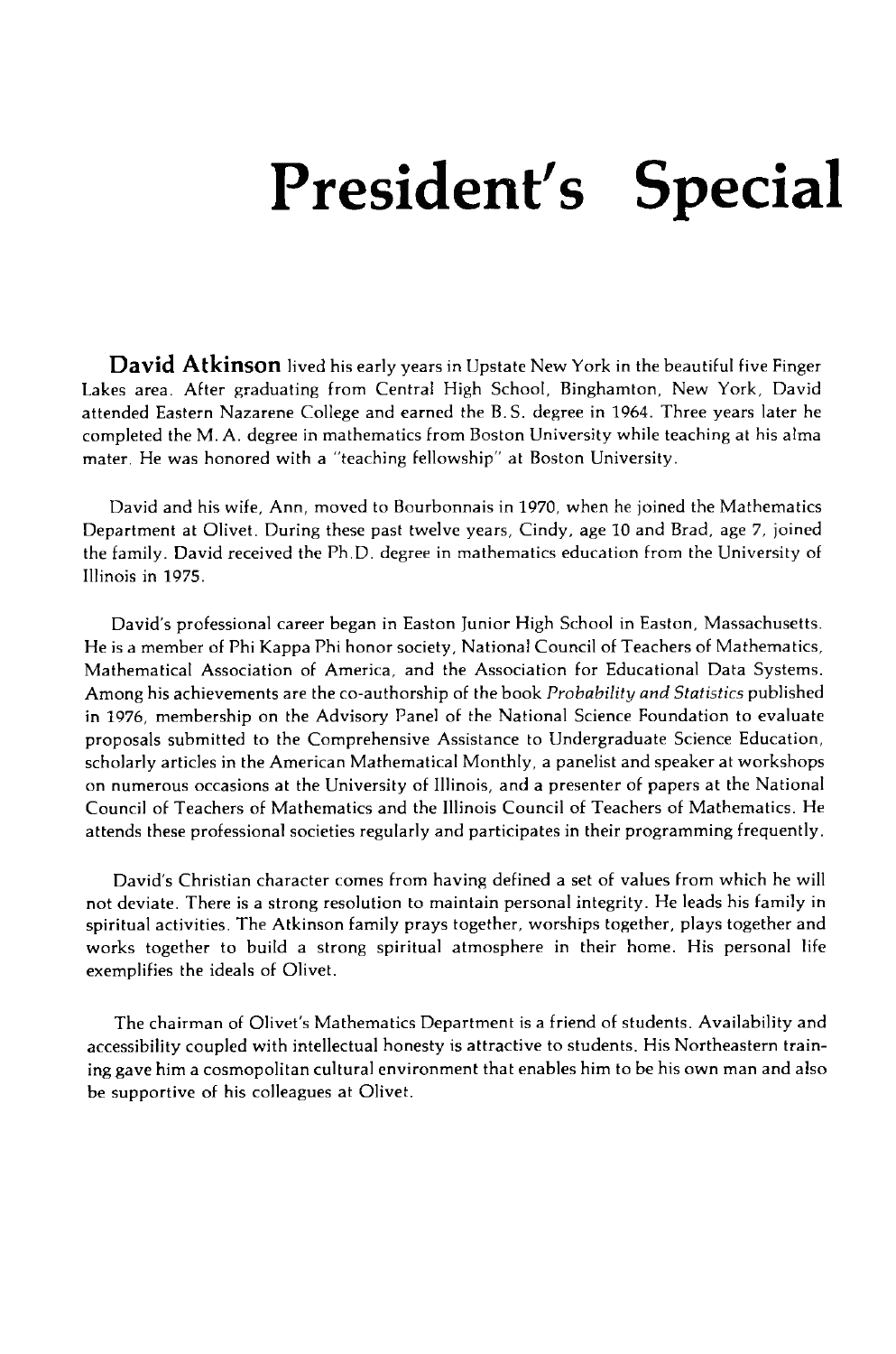## **Recognitions**

**Gordon Wickersham,** Olivet's Director of Publicity, was born in Binghamton, New York and graduated from Binghamton Central High School. He enrolled at Olivet Nazarene College and graduated with honors in 1947 with a double major in English and philosophy. In the fall of 1947 Gordon entered Boston University with an assistantship from the renowned philosopher Edgar S. Brightman. After his work at Boston University, he attended the Nazarere Theological Seminary. He received the M. A. degree from Boston University in 1951 and the B.D. degree from the seminary in 1952.

Following his academic preparation for life, he pastored Nazarene churches in Texas, Illinois and Indiana. In 1960 he moved to Bethany Nazarene College as Director of Publicity and Alumni Coordinator. After twelve years, he came to Olivet as a recruiter and shortly was appointed Director of Publicity. He has filled this role for ten years.

Gordon's training in English and philosophy gives him a unique background for his duties. His philosophy background enables him to analyze cultural media technology. His insight into present-day photographic and printing techniques and information ideologies comes through clearly in his rapport with media people and methods. His schooling in English has provided him with the skills to communicate his message. In a competitive information-oriented society, he is delivering his services with grace and excellence. The blend of insight and skills coupled with experience give to Olivet a man for the present times.

Gordon has developed one of the finest publicity items of any college in *The Olivet Collegian.* This quality publication catches the character of Olivet in 45,000 copies ten times a year. His emphasis on personalities in action maintains human interest. He has developed a fine working relationship with the media in the Kankakee area. His work shows innovation, versatility, artfulness, originality, and humanness as his hand is seen in all of the publicity of the college.

Gordon is supported by a fine family of three children and an attentive wife. Marva has shared in his work and has been a professional piano teacher for 20 years. His three children John, Judy and Carol are all Nazarene college graduates and are engaged in work that refines society.

Olivet's publicity director has fulfilled his role by keeping the college visible.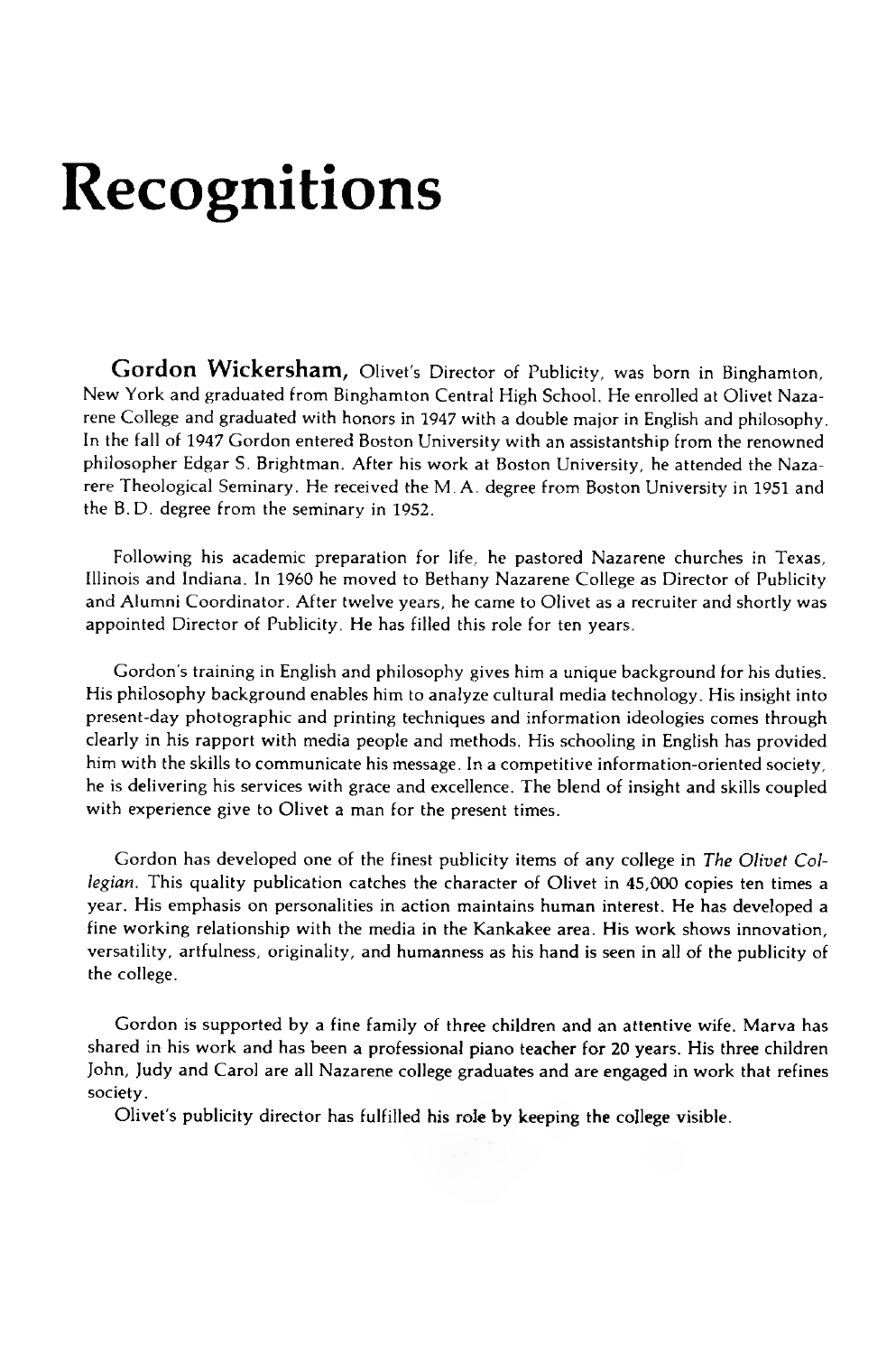## **Faculty and Staff Achievements of Special Note**

#### **Articles in Scholarly Journals**

- **Max Reams**  "Illustrating Time in Geologic Processes with Long-Interval Time Lapse Photography," *Journal of Geological Education*, Vol. 29, pp. 257-258.
- **Michael Vail Book Review for** *Media Review Digest: Honore, A Handbook of Sound R ecording,* 1980.
- **Robert Wright**  "Effect of Lead on Cellular Calcium Homeostasis in the Isolated Rat Hepatocyte," and "Effect of Lead on Calcium-mediated cell function in the Isolated Rat Hepatocyte." Both in *Toxicology and Applied Pharmacology*, May 1982. (One of several authors.)
- **Richard Colling**  "Reactivity with Rabbit Immunoglobulin G of Cold Agglutinins Isolated from Group C Streptococcal Antisera." Infection and Immunity, December 1981, with John C. Brown.

"Properties of Cold Agglutinin and Group Carbohydrate-Specific Antibodies Isolated from Group C Streptococcal Antisera." Molecular Immunology, Vol. 19, 1982, with John C. Brown.

- **Lowell Flint**  "A Model for Understanding, Preventing and Controlling Burnout," *Resources in Education,* June 1982, *ERIC C learinghouse on T eacher Education.*
- **Vernon Groves**  "The Teacher Resource Center," *K ey to Christian Education,* Summer 1982.

### **II. Participation in Scholarly Programs, Unpublished Papers, Recitals, Travel.**

**Max Reams** - Speaker at Creation Symposium, Spring Arbor College, "The Science-Religion Controversy: A Progress Report," December 1981.

Directed Family Life Seminar at Fairbanks First church of the Nazarene.

Selected to attend National Science Foundation Chautauqua Short Course for College Teachers: Plate Tectonics at Champaign-Parkland College, March 1982.

**Michael Vail** - "Improving Reading and Writing Skills in Content Courses," ONC Faculty Development.

Coordinator of Microcomputer Evaluation Team, AECT Conference, Dallas, May 1982.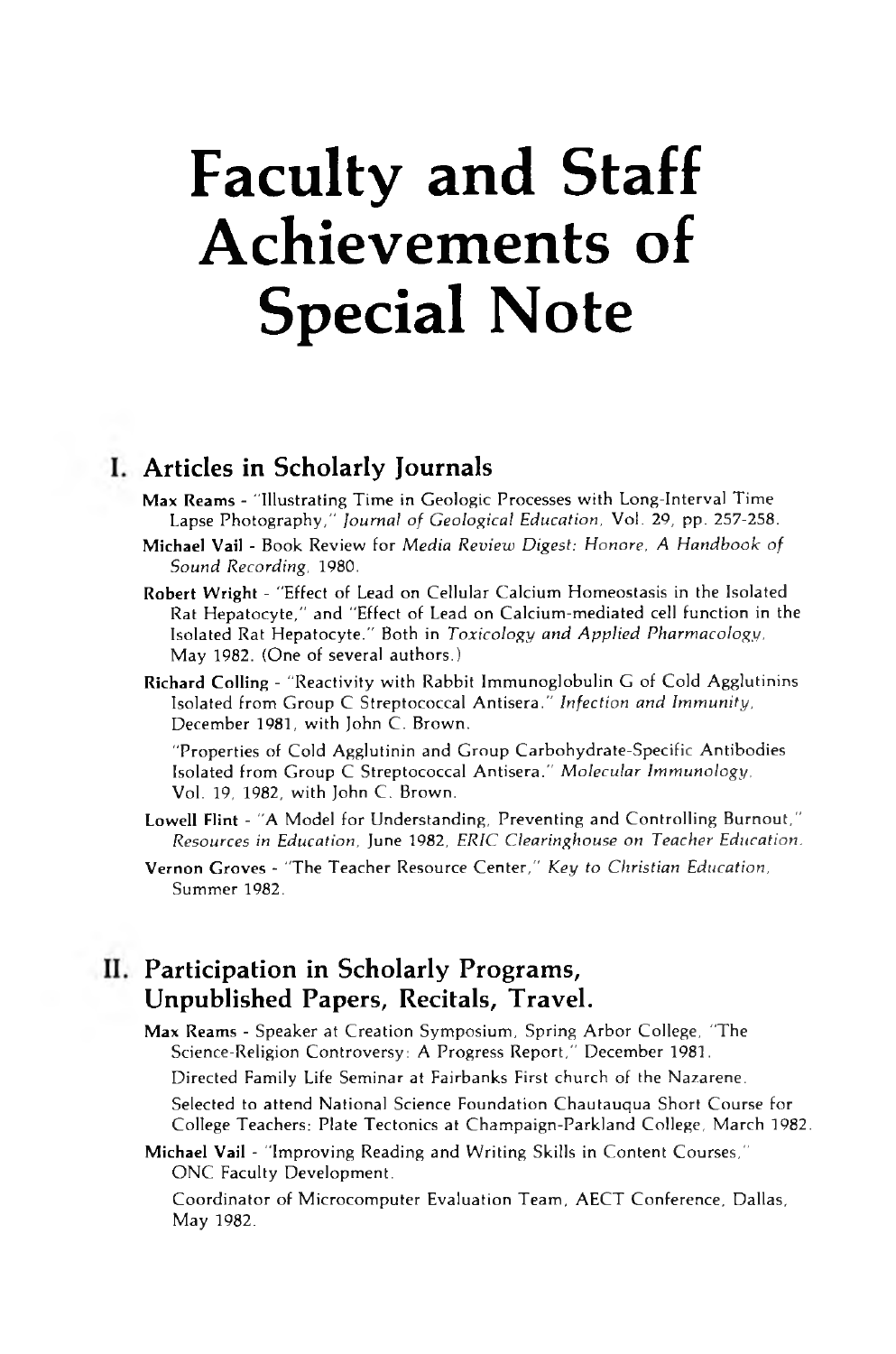- **Ivor Newsham**  Consultant on Financial Planning to Eight College Consortium and Greater Iowa Consortium.
- **Robert Hayes**  Fall Seminar Series, Associated Colleges of the Chicago Area, "The Epidemiology of the Common American Maladies: Dental Caries and Obesity," September 1981, and "A Holistic View of the World Food Problem," October 1981.

"America's Unwanted Energy Reserve," Kankakee District Dental Society, January 1982.

Research Food Scientist, Southern Regional Research Center, U.S. Department of Agriculture, New Orleans, Louisiana, Summer 1982.

In peer review for publication by the Agriculture Research Service, "An Experimental Study of Corn-Based Food Blends Formulated for Optimum Chemical Score," Hayes, R .E.; Spadaro, J.J.; and Wadsworth, J.I.

In process for publication, "Comparative Field Test of Nutritious Gruel-Type Food Blends in Haiti," Hayes, R .E.; Hannay, C .; Spadaro, J.J.; and Wadsworth, J.I.

- **Marilyn Branton**  ACCA Fall Seminar Director; ACCA Judge for Student Research.
- **Robert Wright**  Paper: "Cellular Metabolism of Lead: A Kinetic Analysis in the Isolated Rat Hepatocyte," 21st Annual Conference of the Society of Toxicology, Boston, Massachusetts, February 1982.
- **David Atkinson:** Paper at Annual Meeting of National Council of Teachers of Mathematics, Toronto, Canada, April 1982.
- John Hanson Speaker, "Treatment of Hazardous Materials," Bradley-Bourbonnais Rotary Club.
- **Larry Ferren**  Qualified as an Engineering Laboratory Technician in Naval Nuclear Power Program.
- **Stephen Taylor**  Lecture: "The Hardening of Proteins by Formaldehyde," University of Wisconsin-Milwaukee, November 1981.

Research Corporation Grant renewal, June 1982; American Chemical Society Grant from the Petroleum Research Fund, June 1982-September 1984.

Submitted for Publication: "Friedel-Crafts Reactions of Some Conjugated Epoxides," Stephen K. Taylor, Daniel L. Clarke, Karl J. Jeinz, Scott B. Schramm, Cindy D. Westermann, and Koleen K. Wynn.

- **Albertta David**  Member, Commission on Education for Illinois Nurses Association.
- Loretta Reinhart Presented Preceptor Workshop on four different dates to RN's. Lectures to RN's on: 1) Burns, 2) Sickle Cell Anemia, 3) Immune Process. (All approved by INA for credit.)

**Leona Hayes** - Paper: "Family Diagnosis" given at 5th Nursing Conference on Nursing Diagnosis - will be published in proceedings of Conference.

Served as workshop panel member at working sessions at above Conference on topic: "Alterations in Family Coping."

**Leann Eaton** - Lectures: Advanced Clinical Topics, (Riverside) - "Respiratory Nursing Care (C.O.P.D.) and Renal Failure," "Pain Management," "Time Management-Staff Nurse Development."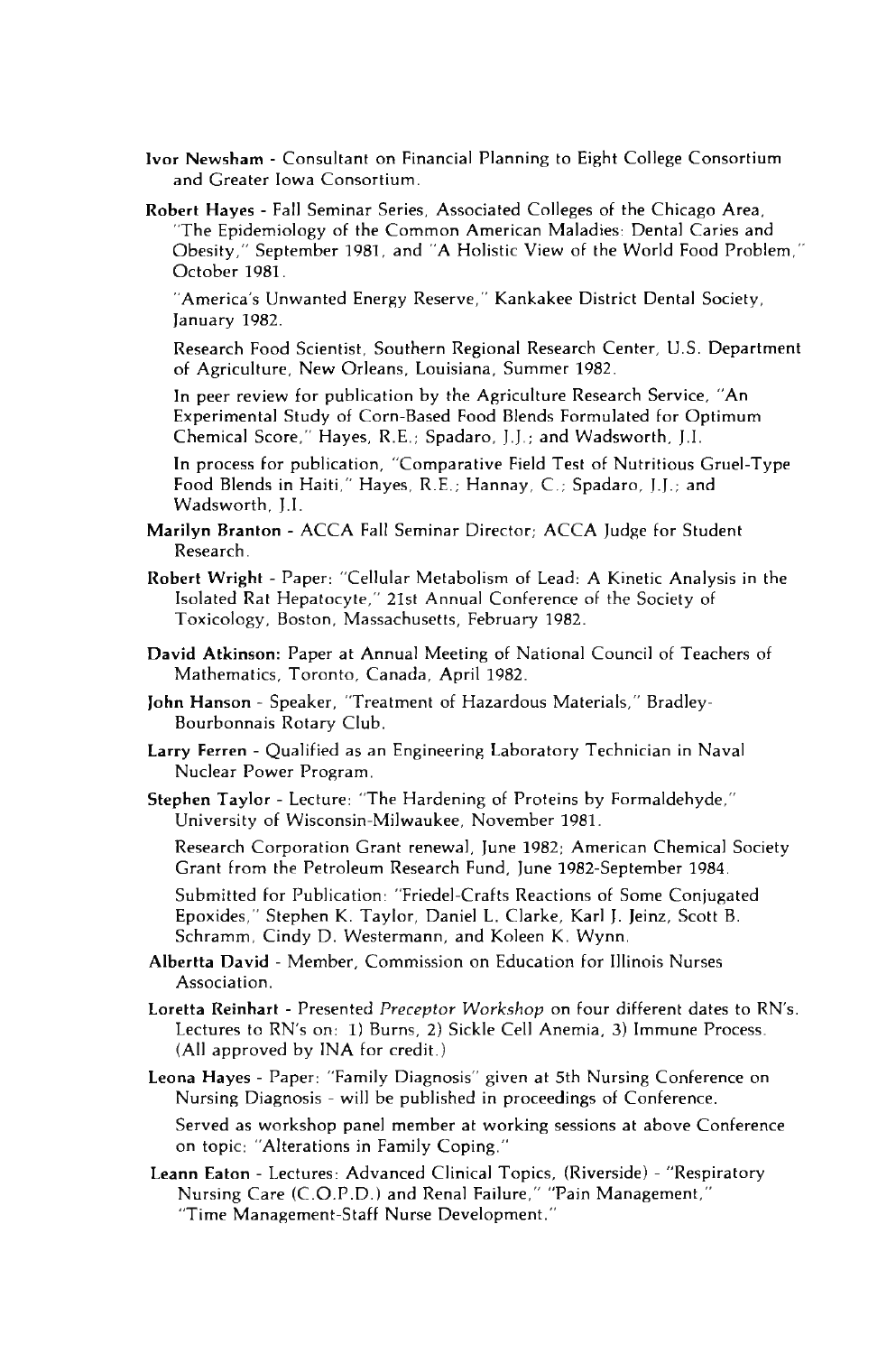**Sue Davison** - Nursing Series Lectures for Staff Development at Riverside Medical Center. "Obstetrical Nursing Review," St. James Hospital.

Wrote content outline for Community Program for PACT, "Preparing Your Child for Hospitalization."

**Jackie Dalton** - 1982 Pinning Ceremony Speaker.

**William Bell -** Paper, "Is There a Uniquely Christian Teaching Methodology?" Christian College Coalition Psychology Conference.

Workshop on Stress, Muncie, Indiana.

Workshop Leader, International Layman's Conference, Toronto, July 1982.

**Franklin Garton** - 3 Seminars on *Stress:* Salvation Army Cadets; Salvation Army Five-Year Review of Officers; and Muncie First Church of the Nazarene. 3 Workshops at Kankakee Area Career Center on "Job Finding: Skills and Challenges."

Seminars on Family Life for: Wilmington Church of the Nazarene, Muncie, Indiana First Church, and Community United Methodist Church, Bourbonnais.

**Lowell Flint** - Paper, "A Model for Understanding, Preventing and Controlling Burnout," American Association of Colleges of Teacher Education, Houston, Texas, and the Association of Teacher Education, Phoenix, Arizona.

Speech: "Feeling Good About Teaching," to Kankakee School District 111, Teachers' Workshop.

**Deborah Bembry** - Speaker for SEA Meeting on "Legal Aspects of Education."

Sponsor of Black Appreciation Week - skit and choral presentation.

- **Marjorie Mayo** Travel to China.
- **Sara Spruce**  Writer's Round-up Workshop: *C reative Storytelling,* Bourbonnais Elementary Schools, February 1982.
- Donald Wood Unpublished Articles: "Elijah Lovejoy: His Major Antagonists and Allies;" "Early Medical Education in Chicago: The Role of Four Chiefs of Medicine;" "Mayor Daley: Personal and Other Antecedents to the 1968 Convention Riots;" "Governor Small's First Term: A Review of Three Problems."
- Harry Westfall 2 Lecture/Presentations on *Metrics* at Bradley-Bourbonnais Exchange Club **and** Kankakee Exchange Club.
- **Joseph Nielson Paper, "Sociological Concepts of God," Midwest Sociological Society.**

**Panel member and special speaker at Rotary District Round-up, District 645.**

**Stephen Pusey - Reaction Paper (with Donald Wood), "Sons of Illinois: Relevant for 1982?"**

**Speech: 'Those 'Good Old Days': History Reconsidered," Phi** Delta Lambda **Homecoming Breakfast, 1981.**

**Ph.D. Dissertation: 'The Urban Reinterpretation of American History:** A Content Analysis of Senior High American History Textbooks."

- **Rubalee Wickland Ph.D.** Dissertation: "Predicting Success of the Teacher by **Student-Teaching Experience."**
- **George Lyons "Modeling the Holiness Ethos: The Pauline Precedent in I Thessalonians 2:1-12" - paper given in honor of Dr. Forest T. Benner at Homecoming 1981.**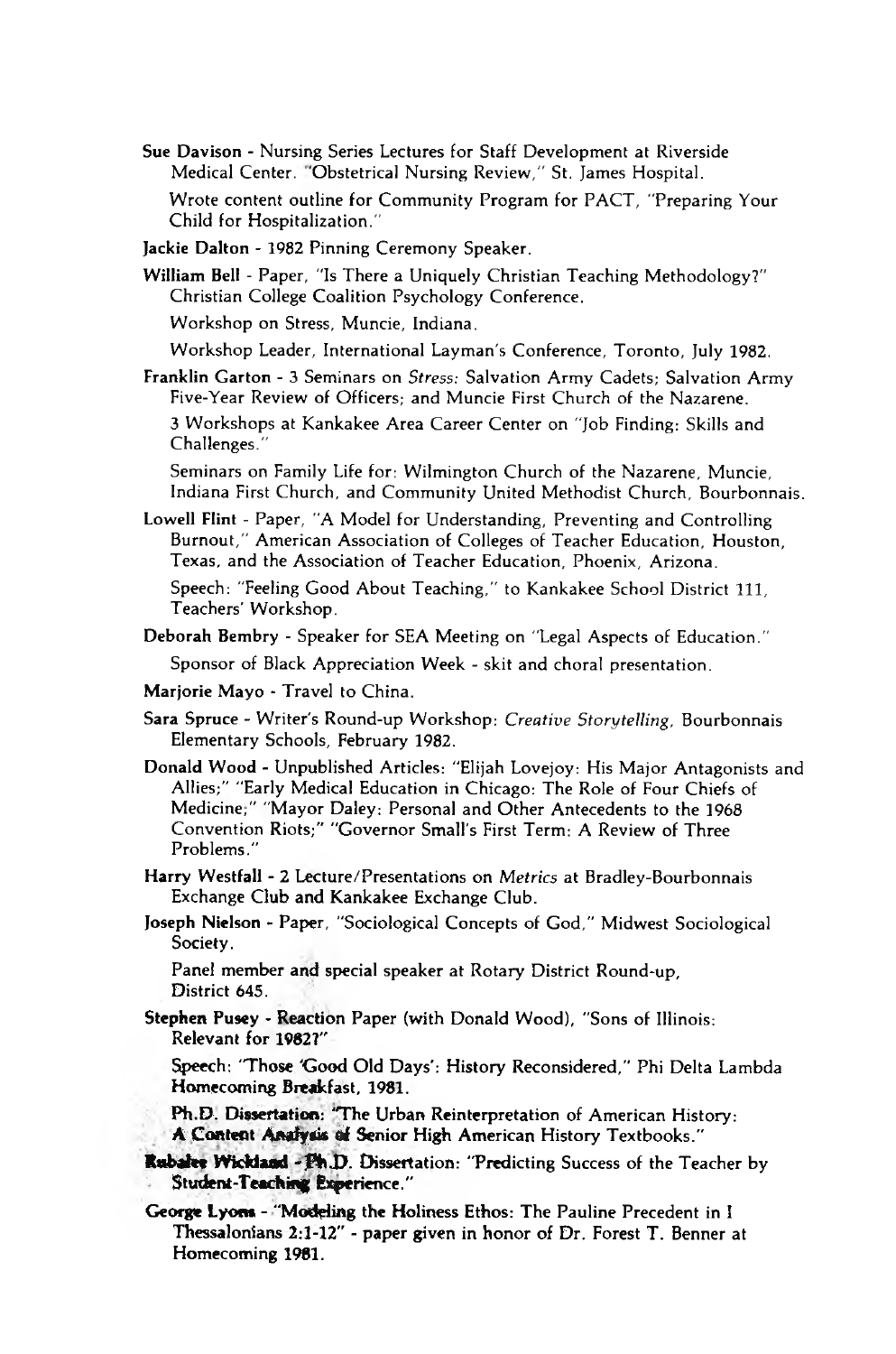William Woodruff - Abstracts, for *Religious and Theological Abstracts*.

Harvey Collins - Speeches at Kankakee and Bradley Exchange Clubs.

**James Thompson** - Forty foot space odyssey mural completed for Gala West Bowling Alley, Naperville, Illinois; Twenty foot space odyssey mural completed for Gala North Bowling Alley, Carol Stream, Illinois.

Lecture on 16mm Animated Film at Robert Frost School, Bourbonnais; Lecture on *Creativity* and use of slides in developing a painting for Kankakee Art League.

Developed Hallmark Interview and visited Kansas City for research in this area.

Tim Nelson - "Ornamentation" to Kankakee Valley Music Teachers Association.

Gerald Anderson - "Sonata for Piano & Violin-Ginastera," "Hindemith-The 4 Temperaments," American Conservatory Doctoral Seminar.

"The Performance Syllabus," KVMTA Program, January 1982.

"Practice Techniques," MENC Lecture, September 1981.

- George Dunbar Orpheus Choir Album; participated in Church Music Workshop, Oklahoma.
- **Matthew Airhart**  Conducted 2 concerts of the Chamber Orchestra of Kankakee as an independent study project; Conducted Kankakee Symphony Orchestra, December 1981.
- Alice Edwards Lecture: "The Keyboard Music of Bartok," presented to Kankakee Valley Music Teachers; also "Is Your Technic Only Keyboard Theory?" Kankakee Valley Music Teachers.

Lecture Recital, "The Keyboard Music of France," for ONC French Culture class; Lecture Recital, "The Music of Spain," for ONC Spanish class.

Shirlee McGuire - Ph.D. Dissertation: "The Storytelling Impulse of Sir Walter Scott's Narrative Technique."

Participated in Virginia Woolf Centennial Celebration, West Virginia, March 1982.

- Leora Legacy Leader of Workshop at Bourbonnais Writers Round-Up. Travel to Europe.
- Gary Streit Ph.D. Dissertation "Values in Four Selected British Novels Commonly Read in American Secondary Schools."

Workshop at Trevecca Nazarene College, "Innovative Techniques for the Teaching of English Grammar," June 1982.

Conducted study tour in England, January 1982.

David Kale - Moderator for program on "Religious Rhetoric in Politics" at Speech Communication Association Convention in Anaheim, California.

Consultant at Spring Arbor College to assist in creation of new program in Communication.

Speech, "What Men Need To Know About Communication," Bradley-Bourbonnais Rotary Club.

Nancy Kendall - Produced and directed a play which showed in Elementary Schools concerning the dangers of shoplifting.

**Donald Toland** - Series of commercials for WKAN.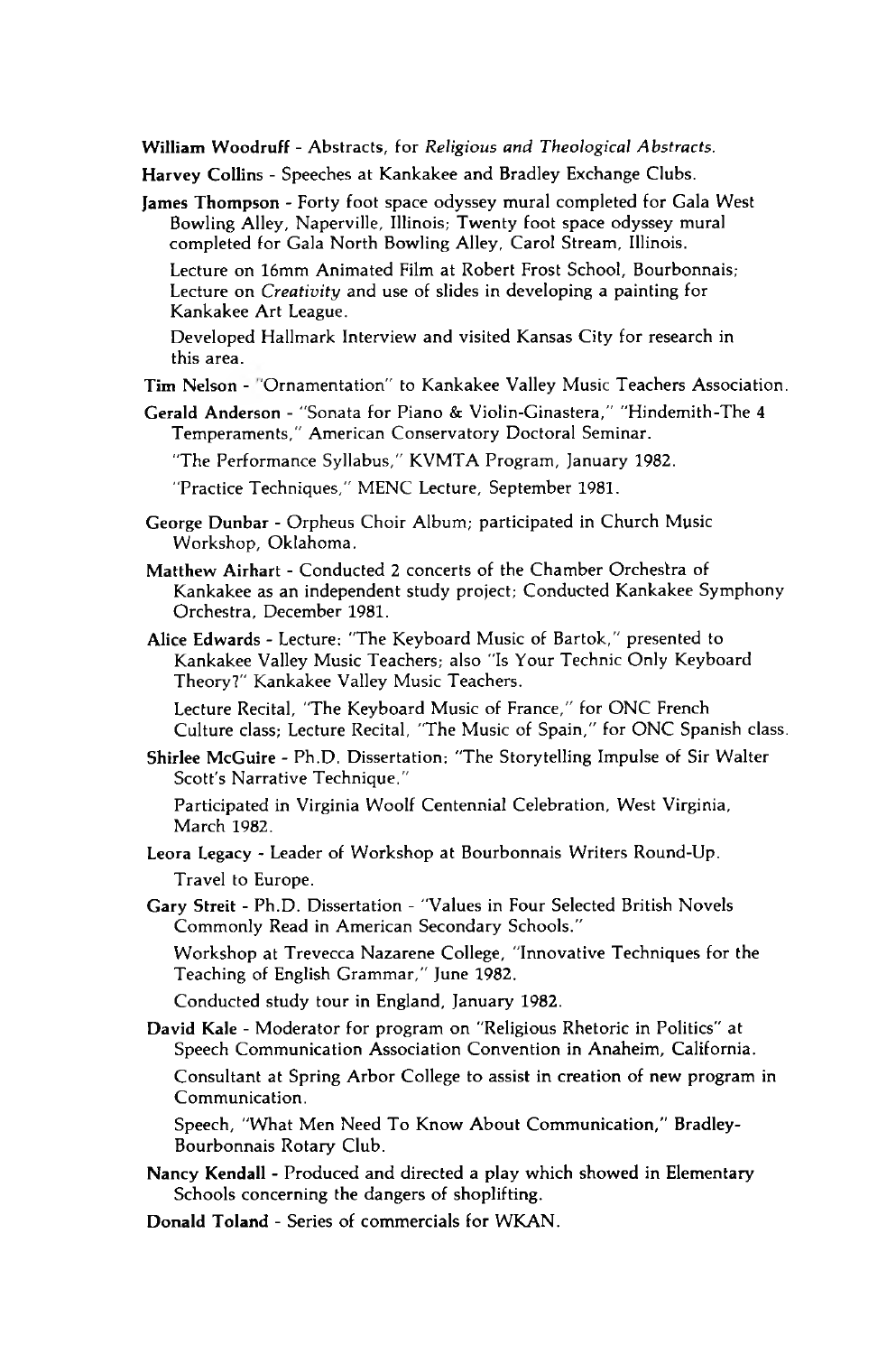- **Steve Vanciel**  Designed stage and lighting for Bradley-Bourbonnais Community Theatre Summer '81 Production; Drama tour of England, January 1982.
- **Minnie Wills**  Served on North Central Evaluation Team at Westview High School; Director, study tour to Spain.
- Lottie Phillips Paper at CEE, "Reading in the Content Area."

Two workshops at Trevecca Nazarene College; "Language Arts and Advanced Composition."

Travel to England.

**Gene Shea** - "Taxes and Music Teachers," Kankakee Piano Teachers Association, October 1981.

"Economic Recovery Tax Act of 1981," ONC Homecoming, Business Department Seminar, November 1981.

"Provisions of the Economic Recovery Tax Act of 1981 for Individuals," Bradley-Bourbonnais Rotary Club, January 1982.

**Terry MacKay** - Seminar on "Shoplifting," Kankakee Women's Club.

**Harlow Hopkins** - Speech, Kankakee Exchange Club, November 1981.

Presented 2 clarinet workshops in Donovan, Illinois for 5th and 6th Grades.

Presented clarinet recital at Greenville College, April 30, 1982.

Concert Band Recording, "The Simple Truth," released May 1982.

**Irving Kranich** - Travel to Europe, Summer 1982.

**Marcus VanAmeringen** - N.E.H. Fellowship for Summer 1982.

Performed Mendelssohn Violin Concerto with ONC Symphony, April 1982.

**Vernon Groves** - 30- by 40-inch Oil Painting, "I Will Never Leave Thee or Forsake Thee," Bethel Home, Viroqua, Wisconsin.

Willis Snowbarger - "Educated, Degreed, Naivete!" Christian College News, December 1981.

#### **III. Articles in Church Publications**

**Ken Hendrick** - 2 Articles in *Emphasis* Magazine.

**Franklyn Wise** - Resources in Enduring Word Quarterly for Teachers, 1981;

"Wesleyan Perspectives on Self-Valuing" in *Self-Esteem ,* Revised, (in process).

**William Woodruff** - "The Inter-Relationship of Syria and Israel in the Old Testament, with special emphasis on the Period of the Judges," *Em phasis* Magazine.

**Leora Legacy** - "Second Calls, Second Chances," *Christian Single;* "Selling Art in the Christian Bookstore," Christian Bookseller; "So You Want a Baby," *Christian Life.*

Larry Finger - Article: "J.C. Penney and the Cross," The Wittenburg Door, December 1982-January 1982; Poem: "Doing Good From the Inside Out," The Wittenburg Door, December 1981-January 1982; Poem: "A Very Strict Japanese Haiku on a Conservative Christian College," The Pilgrim Review. Spring 1982.

Accepted invitation to be contributing editor for *The Wittenburg Door* in October 1981.

Willis Snowbarger - Seven Articles in March, April, May, 1982 Come Ye Apart.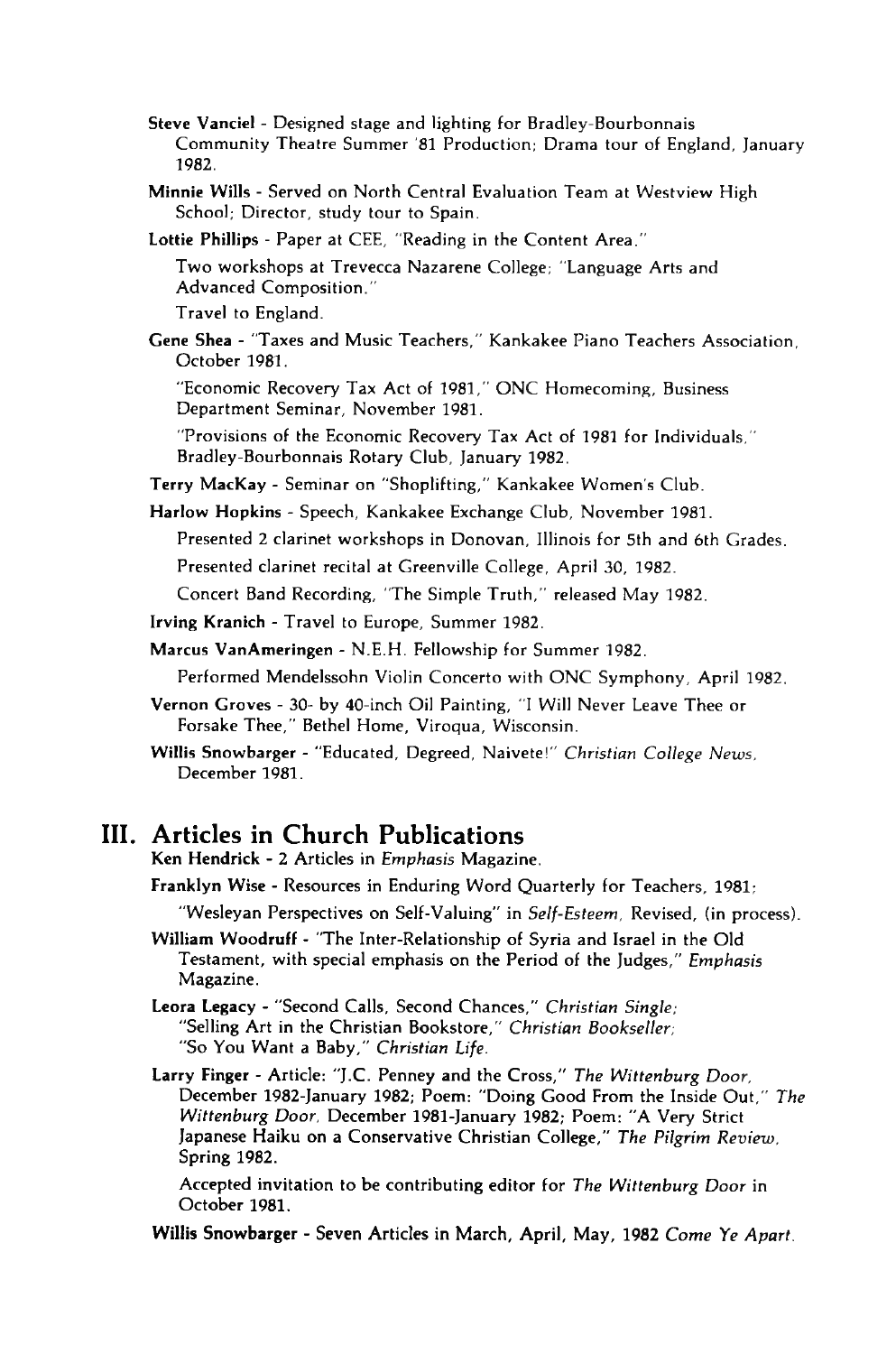#### **IV. Advanced Degrees Earned**

**Amy Golyshko** - M .S. Nursing, Northern Illinois University **Stephen Pusey** - Ph.D ., Ohio State University **Rubalee Wickland** - Ph.D ., Oklahoma State University **Shirlee McGuire** - Ph.D ., West Virginia University **Gary Streit** - Ph.D ., University of Illinois

#### **V. Chairmanships**

**Richard Colling,** Department of Biological Sciences **Rubalee Wickland,** Department of Home Economics **Gary Streit,** Department of English

#### **VI. Promotions in Rank**

**To Associate Professor** Albertta David, Alice Edwards

**To Assistant Professor** Nancy Kendall, Marcus VanAmeringen

**To Emeritus** Forest T. Benner

#### **VII. Personal Recognitions and Service to Community**

**Max Reams** - Elected a Fellow in the Geological Society of America.

**John Hanson** - Member, Genstar Task Force, Village of Bourbonnais.

**Robert Hayes** - Gideon representative in Kankakee County Jail Ministry.

**Stephen Taylor** - Resource person for Genstar Task Force, Village of Bourbonnais.

**Albertta David** - Who's Who Among Contemporary Nurses (1982) INA District Program Chairperson Secretary, Kankakee Consortium for Continuing Education for Nurses.

**William Bell** - Member, Kankakee County Mental Health Center Board of Directors, Executive Committee, and Professional Advisory Committee; Member, Kankakee County Mental Health Council; Shapiro Developmental Center Research Review Committee; Discussion leader for 3 "Focus on the Family" films at Manteno Church of the Nazarene.

**Carolyn Sechrist** - Listed in Who's Who of American Women, 12th Edition.

**Franklin Garton** - Prepared and displayed a "one-man" photographic show; Member, Advisory Committee for Region 10 Illinois State Career Guidance; Night Chaplain for Riverside Medical Center.

Lowell Flint - Who's Who in the Midwest.

**Ken Richardson** - Director of ONC Football Coaches Clinic.

**Brenda Patterson -** Listed in Outstanding Young Women of America, September 1981.

**Larry Watson** - Director, Bourbonnais Summer Recreation Program; President, N.I.I.C. and N.C.C.A.A., District IV.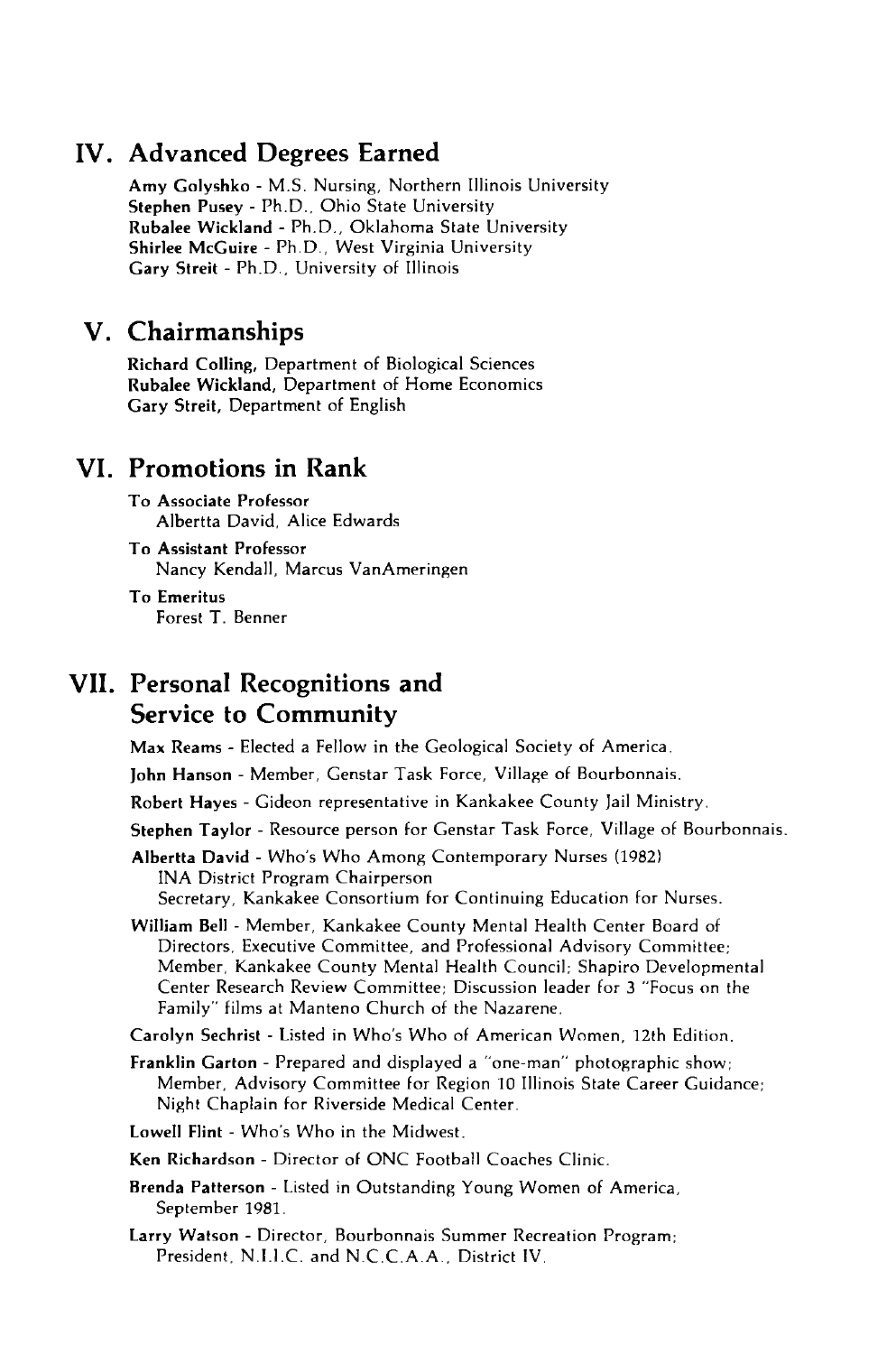- **Deborah Bembry**  International Youth in Achievement Award, 1981; The World Who's Who of Women, 1981; Community Leaders of America, 1981.
- **Sara Spruce**  Coordinator of facilities for Illinois State Kindergarten Association held on Olivet's campus, April 1982.
- **Donald Wood**  Awarded Faculty Development Grant to take a course at the University of Illinois, Spring 1982.
- **Harry Westfall**  President Elect: Bradley-Bourbonnais Exchange Club.
- **Joseph Nielson**  President, Bradley-Bourbonnais Rotary Club; Chairman, Police Pension Board; Alumnus of the Year Award.
- **John Hawthorne**  Nominated for Innovations in Teaching Award, Purdue University.
- **Stephen Pusey**  Member of North Central Evaluation Team at Westview High School, March 1982.
- **Diane Frey**  Leader for Fashion Merchandising Advisory Board.
- **Gene Shea**  Member, Bourbonnais Chamber of Commerce; Bourbonnais Economic Development Corporation Advisory Board.
- **Kenneth Armstrong**  Member, Bourbonnais Friendship Festival Committee.
- C .W . **Ellwanger**  Speaker for Preacher's Meeting, S.W . Indiana District; Preacher for Chicago Holiness Convention.
- Kenneth Hendrick Assigned as Staff Chaplain for Major General Juarez-86th Army Reserve Command; Vice-President of Kankakee Reserve Officers Association.
- **George Lyons**  Nominated for Outstanding Young Men of America; Director of Regional Bible Quiz; Chicago Central District Quizmaster.
- **William Woodruff**  CST Director, Chicago Central District.
- **James Thompson**  Director of Children's Museum held in Chalfant Hall; Judge at Town and Country Art Show, Kankakee.
- **Tim Nelson**  Judge at Regional Talent Contest, April 1982.
- **Gerald Anderson**  ONC representative on Community Arts Council serving as Chairman of Nominating Committee for 1982-83 officers; KVMTA Vice-President and Program Chairman, 1981-82.
- **Matthew Airhart**  Member, Kankakee Symphony; Conductor of Chamber Orchestra of Kankakee; Elected to Community Arts Council.
- **Alice Edwards**  Local Coordinator for Krahenbuehl Keyboard Workshop, June 1982; Theory and Performance Piano Syllabus judge for Kankakee Valley Music Teachers; Preliminary judge for Kankakee Symphony Grace Small Piano Competition, February 1982; Orchestral pianist for Kankakee Symphony Orchestra.
- **Gary Streit**  Elected President of Trevecca Nazarene College Alumni Association from 1982-1985; Appointed member of Steering Committee for Illinois Association of Teachers of English.
- **David Kale Consulting Editor for** *Southern Speech Communication Journal***:** Member of Editorial Board, *Religious Communication Today*; Chairman, Steering Committee for Bourbonnais Friendship Festival.
- **Donald Toland**  Wrote and narrated "How To Listen to a Sermon'' for Nazarene Church Laymen's Tape Club; Handled radio remote for "Holiness Crusade."
- **William Foote**  Member, Kankakee Kiwanis Club.
- **Harlow Hopkins**  1981-82 Aurora Dedication; Principal Clarinet, Kankakee Symphony; President, Nazarene College Music Association.

**Marcus VanAmeringen** - Judged in Chicago District and Regional NYI Contests.

**Willis Snowbarger** - Chairman, Nazarene Academic Deans' Association.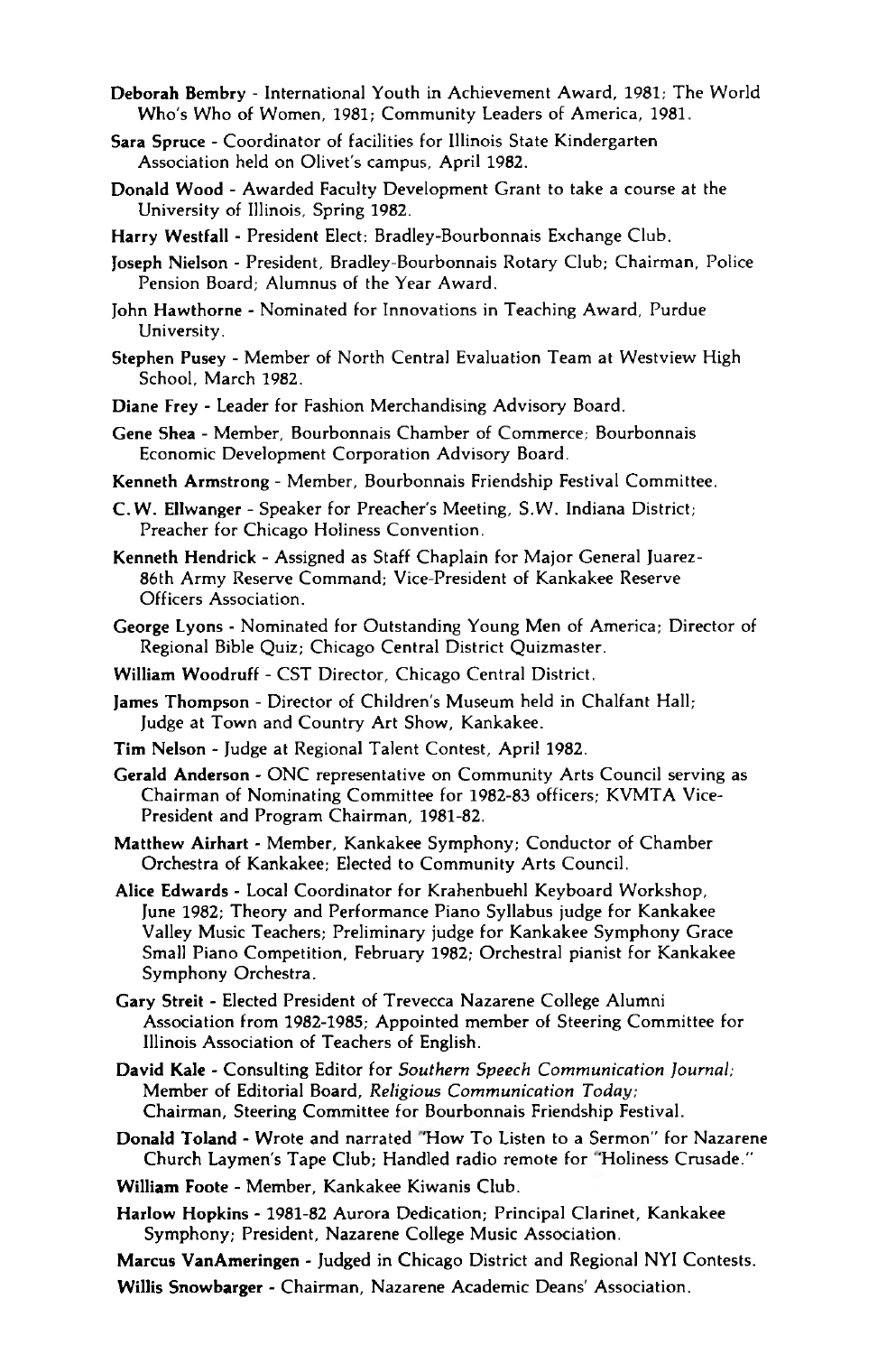### **VIII. Recognition of Years of Service**

#### **Faculty Staff**

#### **5 Y ears 5 Years**

Larry Finger **Cheryl** Chaney David Kale Gene Hartness George Lyons Mary Reich Gene Shea Virginia Springer Stephen Vanciel

#### **10 Years 10 Years**

Ivor Newsham

Harry Westfall<br>Allan Wiens

C. William Ellwanger Florence Burghorn Carolyn Sechrist Kenneth Southerland

William Dean Georgene Fish Charlotte Keck Gordon C. Wickersham

### **15 Y ears 15 Years**

Max Reams Efton Elliott June Hayman